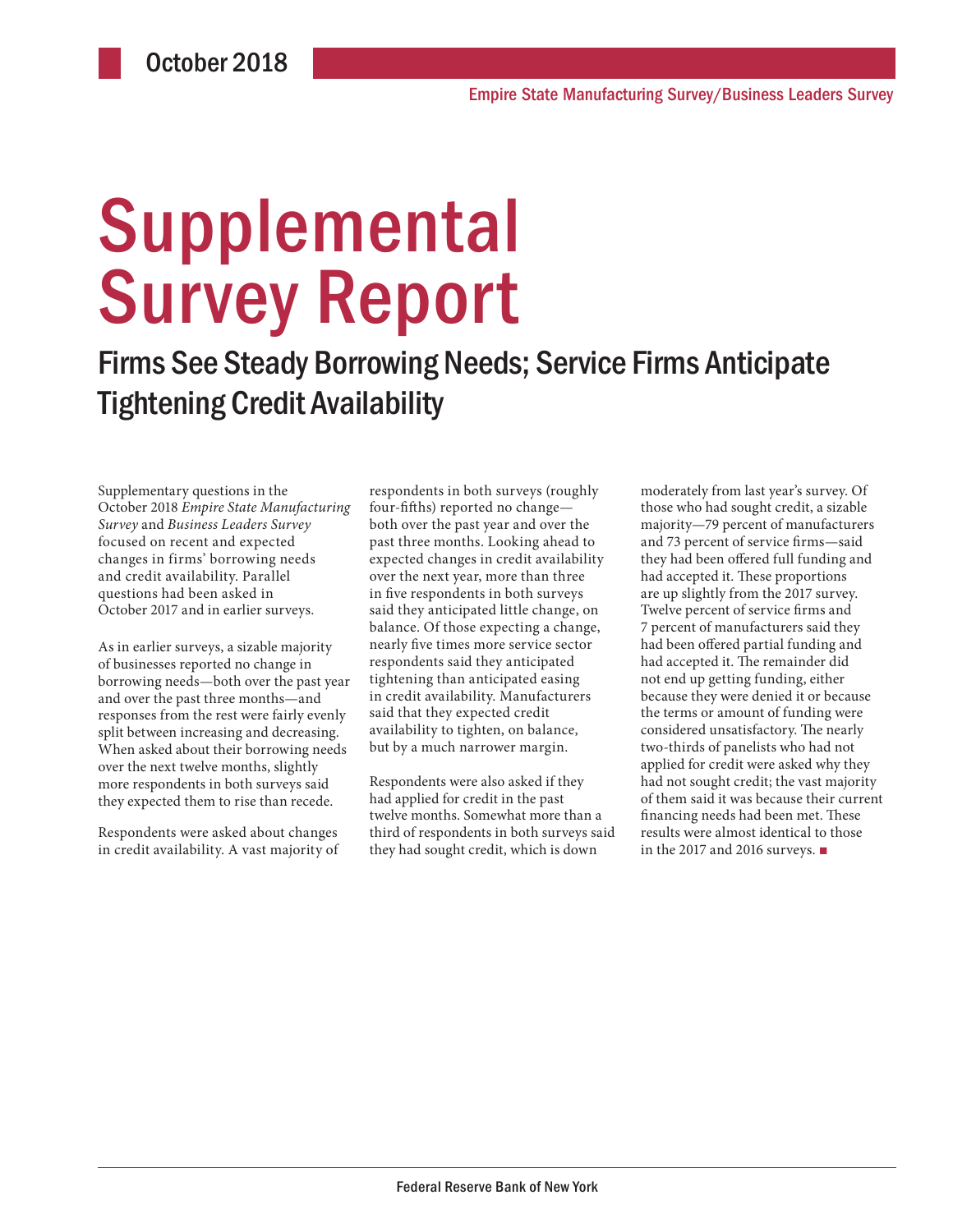## Supplemental Survey Report, continued

#### QUESTION 1

**How do your current borrowing needs compare with those three months earlier? Twelve months earlier? How do you expect them to change over the next twelve months?** 

|                                          | October 2018 Survey              |      |        | October 2017 Survey              |      |        |  |
|------------------------------------------|----------------------------------|------|--------|----------------------------------|------|--------|--|
|                                          | <b>Percentage of Respondents</b> |      |        | <b>Percentage of Respondents</b> |      |        |  |
| <b>Empire State Manufacturing Survey</b> | Lower                            | Same | Higher | Lower                            | Same | Higher |  |
| Now compared with 3 months earlier       | 15.5                             | 66.4 | 18.1   | 18.0                             | 68.8 | 13.3   |  |
| Now compared with 12 months earlier      | 20.7                             | 55.2 | 24.1   | 21.4                             | 64.3 | 14.3   |  |
| Over the next 12 months                  | 20.7                             | 54.1 | 25.2   | 18.0                             | 55.7 | 26.2   |  |
| <b>Business Leaders Survey</b>           |                                  |      |        |                                  |      |        |  |
| Now compared with 3 months earlier       | 12.9                             | 72.9 | 14.2   | 14.3                             | 71.4 | 14.3   |  |
| Now compared with 12 months earlier      | 15.0                             | 71.2 | 13.7   | 23.5                             | 57.5 | 19.0   |  |
| Over the next 12 months                  | 14.6                             | 64.9 | 20.5   | 17.8                             | 53.9 | 28.3   |  |

### QUESTION 2

**How has credit availability changed over the past three months? Past twelve months? How do you expect it to change over the next twelve months?** 

|                                          | October 2018 Survey<br><b>Percentage of Respondents</b> |      |                | October 2017 Survey              |      |         |  |
|------------------------------------------|---------------------------------------------------------|------|----------------|----------------------------------|------|---------|--|
|                                          |                                                         |      |                | <b>Percentage of Respondents</b> |      |         |  |
| <b>Empire State Manufacturing Survey</b> | Easier                                                  | Same | <b>Tighter</b> | Easier                           | Same | Tighter |  |
| Over the past 3 months                   | 10.3                                                    | 79.3 | 10.3           | 8.9                              | 83.1 | 8.1     |  |
| Over the past 12 months                  | 14.0                                                    | 76.3 | 9.6            | 13.9                             | 78.7 | 7.4     |  |
| Over the next 12 months                  | 16.5                                                    | 60.9 | 22.6           | 14.8                             | 65.6 | 19.7    |  |
| <b>Business Leaders Survey</b>           |                                                         |      |                |                                  |      |         |  |
| Over the past 3 months                   | 8.4                                                     | 80.5 | 11.0           | 9.2                              | 79.7 | 11.1    |  |
| Over the past 12 months                  | 8.5                                                     | 79.7 | 11.8           | 11.3                             | 76.2 | 12.6    |  |
| Over the next 12 months                  | 5.8                                                     | 64.3 | 29.9           | 11.7                             | 68.2 | 20.1    |  |